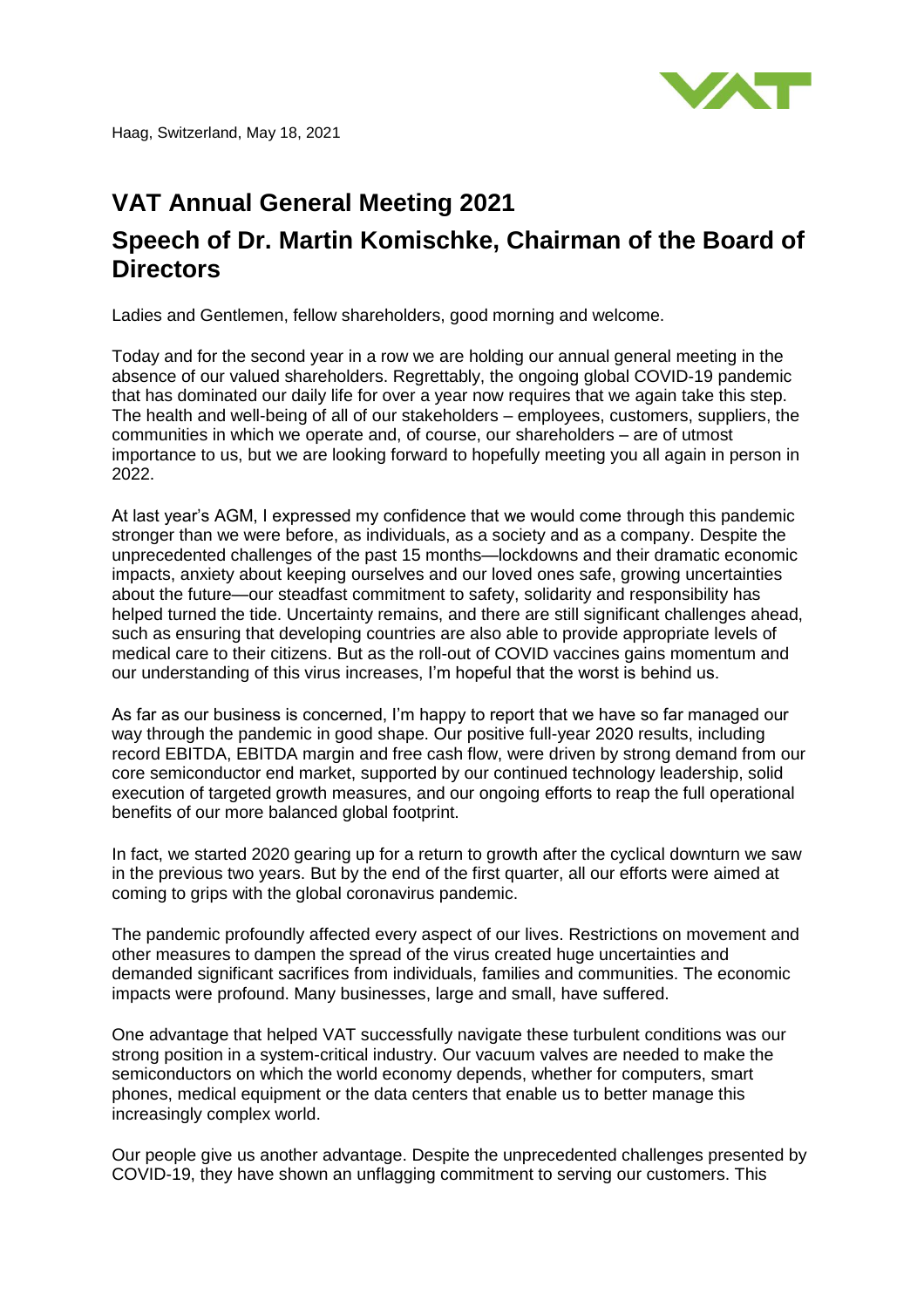

includes the discipline needed to keep each other, our suppliers and our customers connected yet safe as we rapidly implemented measures in all of our locations to contain the pandemic.

Thus, we continued to build our leading market share, launch new products, expand our global service business and increase the flexibility, speed and efficiency of our global footprint. It was a remarkable achievement, and I am proud of our employees' engagement and solidarity through this difficult period. On behalf of the Board of Directors, I would like to thank them all for their outstanding performance in 2020.

Last year, we also held our first capital markets day, when Mike Allison, our CEO, along with other senior management, explained how we intend to generate profitable growth in the years to come. We see four key drivers: gaining market share in our core valves business; growing our global service business; expanding into value-adding adjacencies; and continuing to improve our operational performance and optimizing our global footprint.

Market share in this highly demanding industry is built on cutting-edge technology and the ability to innovate quickly. We have consistently invested more than our competitors in research and development and have cultivated a deep knowledge of what technologies our customers need. As the industry moves to the high-precision semiconductors of the future, we intend to use our market and technology leader-ship to build our No. 1 market share even further.

Service is another area where we can build market share through innovation. VAT currently has more than one million valves installed around the world. The largest service network in the industry means we can support our customers quickly, wherever they are. And we're developing new service products to make repair and replacement faster so that our customers face less down time.

The third pillar in our strategy is to expand into profitable adjacent applications, such as motion components and device interconnectability. We'll make VAT valves smarter, with precise analytic and control algorithms that will create significant value for our customers. Finally, we will continue to drive operational excellence, delivering more value to our customers, faster and more efficiently, and more value to our share-holders through profitable growth.

Value creation also needs to be sustainable over the long term, not just for our customers and shareholders, but also for our people and the communities where they work and live. We address this in various ways, such as offering our people opportunities to develop their skills, transferring know-how across borders, and expanding our value chain into new communities. We're also reducing our impact on the environment in areas such as packaging and energy supply. We remain committed to creating a sustain-ability culture of which our employees can be proud, and that helps grow the business profitably so that we can continue to deliver superior value long into the future.

I'd also like to thank you, our shareholders, for supporting us as we continue to grow this exciting business. Buoyed by a strong year in 2020 and a positive long-term outlook driven by the steady growth of global digitalization, we seek your approval for a 12.5% higher dividend of CHF 4.50 per share under agenda item 2.

We are looking optimistically into 2021 and the start of the year confirmed our positive view. During the first quarter, VAT increased its order intake by 33% to CHF 241 million compared with the same period a year ago and our sales grew 32% to CHF 192 million. This strong